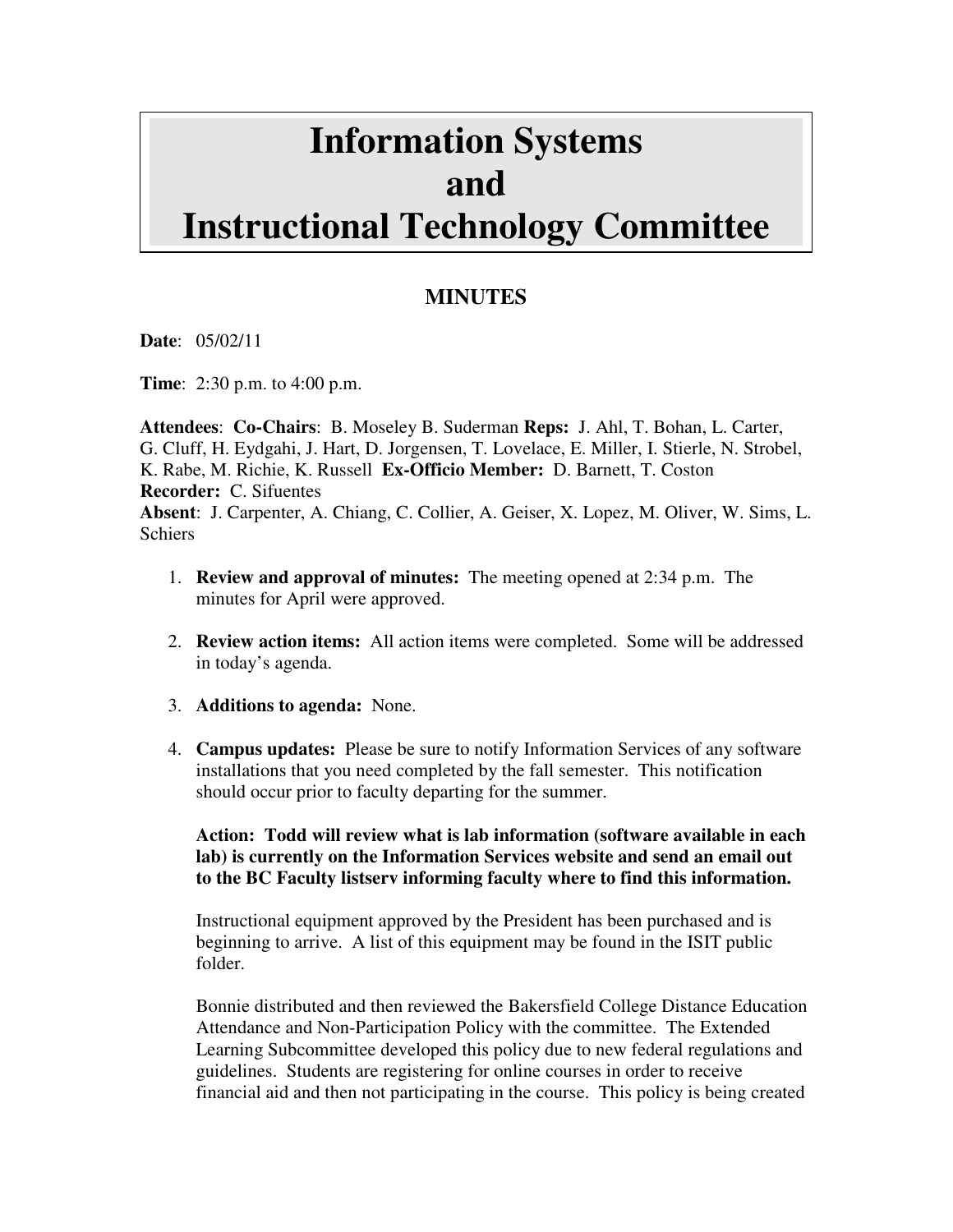in an effort to stop these activities. For additional details please see the policy posted in the ISIT public folder.

**Action: Members should have their departments review the policy and let Bonnie or their Academic Senate representatives know of any questions or concerns they may have about it.** 

- 5. **District updates:** None.
- 6. **Lumnis:** Luminis will be launched mid-May, the week after the spring semester ends (May  $16<sup>th</sup>$ ). Training will be provided for the Course Studio feature of Luminis that same week and during flex week in August. There will be two training dates during the week in May that will be led by a Sungard instructor. There will also be Course Studio training offered during Staff Development Week in August.

Instructors should **not** build courses for summer or fall in the current version of Luminis. The information will not be able to be transferred to the version of Luminis to be launched after the end of the semester. Instructors are encouraged to go in and "play" in the current version of Luminis though. They may do this by going to inside.bakersfieldcollege.edu.

Those who use the Moodle course management system will be moving their courses to Luminis this summer.

The topic of waitlisted students being rolled into Moodle is **still** being discussed by the Academic Senates and by the three Vice Presidents of each college. All three campuses will be expected to come to a consensus on this topic.

7. **ISIT Unit Plan Form:** Todd and Kristin presented a revised draft of the ISIT Unit Plan Form which will be incorporated into the Annual Program Review form that will be developed this summer.

#### **Action: Todd and Kristin will have a rubric for the ISIT Unit Plan Form to share with the ISIT Committee at their September meeting.**

8. **Recommendations for Online Support:** The Distance Education Task Force presented two recommendations to the ISIT Committee.

The first recommendation is to hire a Faculty Director of Extended Learning Technologies. "Under the direction of the Dean of LRIT, the Faculty Director for instructional Technology will demonstrate leadership, innovation, and collaboration in working with administration, departments, faculty, staff, and students to promote online learning and teaching as well as effective teaching practice using technology; support the development of online courses; coordinate technical training and provide instructional and pedagogical support to faculty